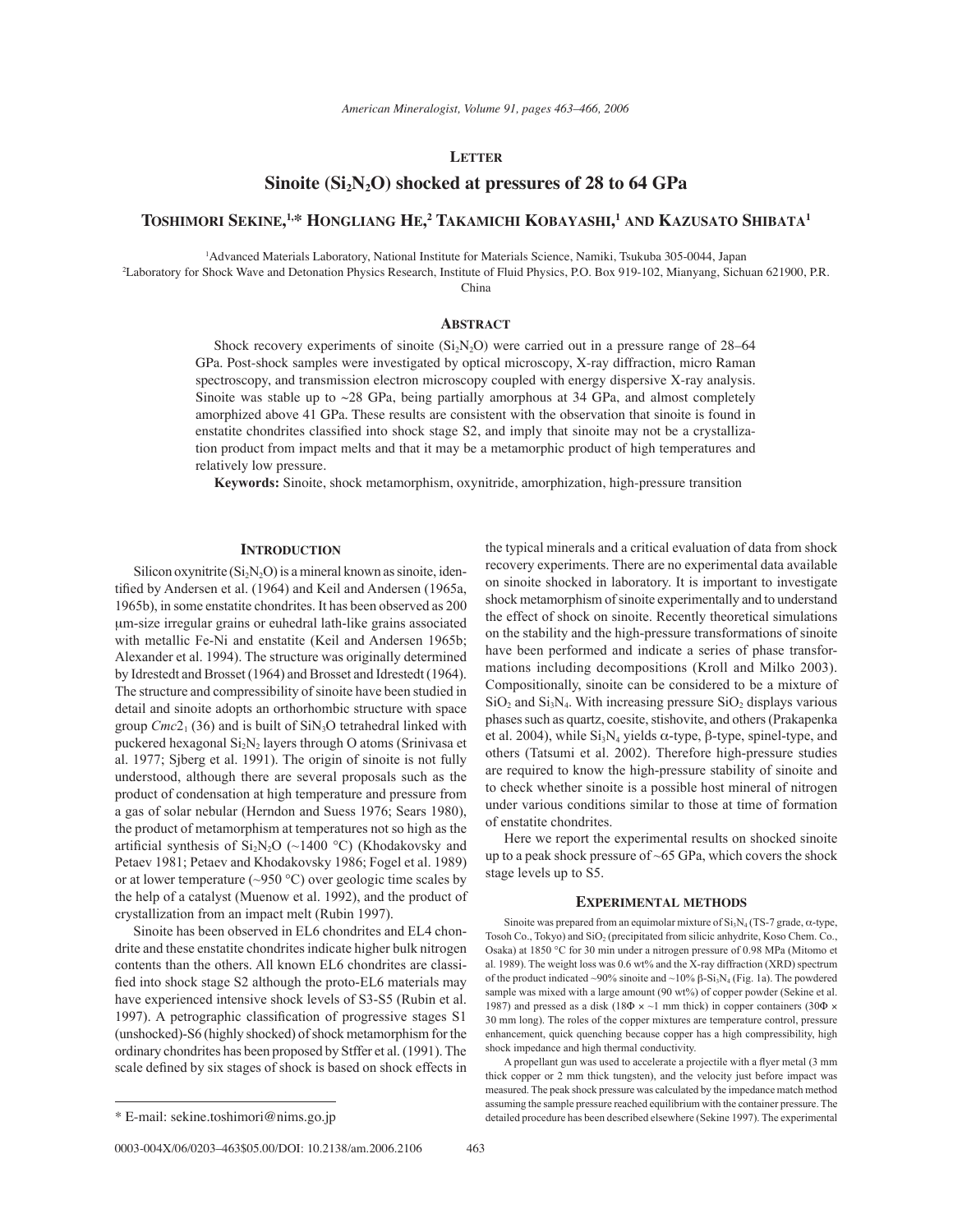conditions are listed in Table 1. After successful recovery of sample container, the container was cut open to remove the sample. The sample was then immersed in nitric acid solution to dissolve the copper, washed with a large amount of water, and dried in an oven at 120 °C. The samples thus obtained were investigated by an optical microscopy, XRD, Raman spectroscopy, transmission electron microscopy (TEM), and EDX analysis. Raman spectroscopy used an Ar ion laser (~30 µm beam diameter, 514.5 nm wavelength).

## **RESULTS AND DISCUSSION**

Figure 1 depicts a series of XRD patterns. The starting material consists of a mixture of sinoite and  $β-Si<sub>3</sub>N<sub>4</sub>$ . The spectrum of the post-shock sample at 28.4 GPa (Fig. 1b) indicated no appreciable change in peak shift and intensity except for the peak broadenings. Under a polarizing microscope there were no amorphous grains found in this sample. Post-shock sample at 34.3 GPa contained a few amorphous grains  $(5-100 \mu m)$  size), found under a microscope. The XRD pattern showed severe peak broadening and intensity variation. The peak intensity for  $Si<sub>3</sub>N<sub>4</sub>$  increased and the one for  $Si<sub>2</sub>N<sub>2</sub>O$  decreased relatively (Fig. 1c). This can be interpreted as partial amorphization of sinoite. Post-shock samples above 41 GPa displayed intensive

**TABLE 1.** Shock conditions for a mixture of 90 wt% copper and 10 wt% sinoite\*

| Shot no. | Flver      | Impact             |                                 | Sample                   |                   |  |
|----------|------------|--------------------|---------------------------------|--------------------------|-------------------|--|
|          |            | velocity<br>(km/s) | Density<br>(q/cm <sup>3</sup> ) | <b>Thickness</b><br>(mm) | Pressure<br>(GPa) |  |
| 1219     | 3 mm Cu    | 1.30               | 7.03                            | 0.85                     | 28.4              |  |
| 1221     | 3 mm Cu    | 1.52               | 7.07                            | 0.90                     | 34.3              |  |
| 786      | 3 mm Cu    | 1.78               | 6.71                            | 0.93                     | 41.7              |  |
| 779      | 3 mm Cu    | 2.04               | 5.17                            | 1.99                     | 49.6              |  |
| 793      | $2$ mm $W$ | 1.93               | 7.08                            | 0.99                     | 64.3              |  |

 $*$  This sinoite sample contains about 10 wt% β-Si<sub>3</sub>N<sub>4</sub>



**FIGURE 1.** XRD patterns of starting material and post shock samples. (**a**) Starting material, (**b**) 28.4, (**c**) 34.3, (**d**) 41.7, (**e**) 49.6, and (**f**) 64.3 GPa. The starting material is sinoite containing  $β-Si<sub>3</sub>N<sub>4</sub>$  (peaks are marked by dots). Peaks with index (311), (400), and (440) are for cubic spineltype Si3N4. Cu*K*α radiation was used at 40 kV and 40 mA.

amorphization as shown in Figure 1d, although the strongest peaks for sinoite around 20 and 27 degrees remained and some strong peaks for cubic spinel appeared weakly. The cubic spinel has a lattice constant of  $0.775 \pm 0.002$  nm based on the observed  $(3 1 1)$ ,  $(4 0 0)$ , and  $(4 4 0)$  peaks, corresponding to  $2\theta$ s of  $\sim$ 39,  $~\sim$ 48 and  $~\sim$ 69, respectively. There is no appreciable shift of the lattice constant from pure spinel-type  $Si_3N_4$  (a = 0.7744 nm) that is synthesized from  $\alpha$ -Si<sub>3</sub>N<sub>4</sub> or β-Si<sub>3</sub>N<sub>4</sub> under similar shock conditions (Sekine et al. 2000). The amounts of cubic spinel in the post-shock samples remain small and did not indicate the possible decomposition of sinoite into  $SiO<sub>2</sub>$  and cubic  $Si<sub>3</sub>N<sub>4</sub>$ .

Three post-shock samples above 41 GPa display similar Raman spectra as shown in Figure 2. The Raman spectra also indicate that sinoite peaks became weak with increasing shock pressure and the main peak at  $520 \text{ cm}^{-1}$  remained weak in the three samples. No new peaks appeared in the Raman shift range between 150 and 850 cm<sup>-1</sup>. The Raman spectrum for cubic  $Si_3N_4$ synthesized by the shock compression method shows a high background and the peaks are not easily observed even in pure cubic  $Si<sub>3</sub>N<sub>4</sub>$  that was confirmed by XRD. The micro Raman data for shock-amorphized quartz (Champagnon et al. 1996) indicated a gradual decrease in its intensity in the range of  $50~600 \text{ cm}^{-1}$ with increasing shock pressure. Although we did not assign the lines for sinoite (Mirgorodsky et al. 1989), a comparison of the Raman data between quartz and sinoite indicate that most of sinoite amorphized by shock compression, because the Raman patterns for quartz and sinoite are similar and the detailed data for shock-amorphized quartz are available (Gucsik et al. 2003).

The starting powder and the post-shock sample of 793 (64 GPa) were investigated by TEM coupled with EDX analysis. The average grain size of the starting powder is about 10  $\mu$ m and the grains in the post-shock sample were relatively smaller. Selected area electron diffraction indicated most of grains are



**FIGURE 2.** Raman spectra of starting material and post-shock samples. (**a**) Starting material, (**b**) 41.7, (**c**) 49.6, and (**d**) 64.3 GPa.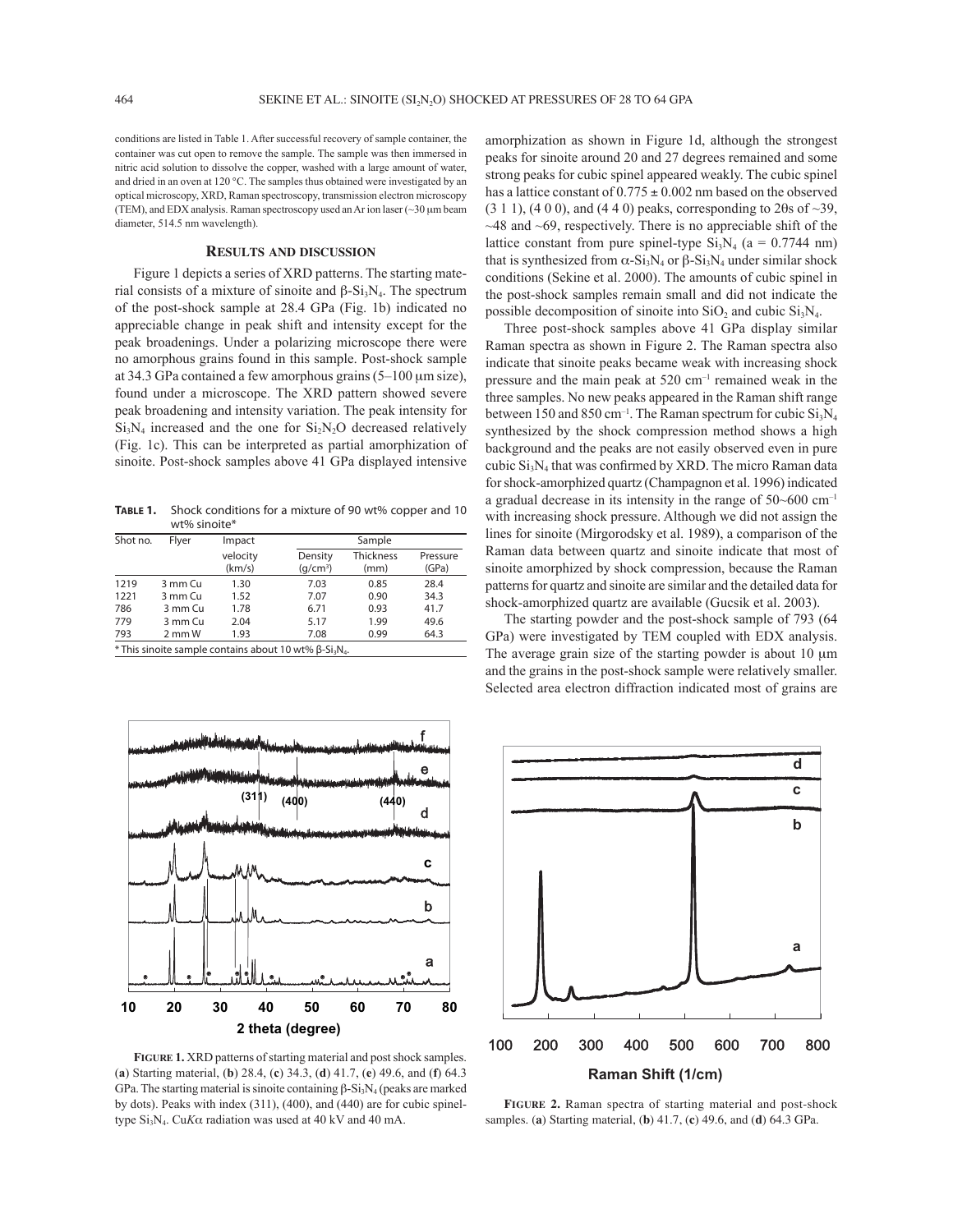amorphous. High-magnification TEM images for some grains showed ordered atomic arrangements corresponding to a cubic spinel structure, but the atomic arrangements in most of areas were disordered and looked like the trail of a slug due to the amorphous state. EDX analyses of typical grains were carried out to check the compositions. We found that generally spinel grains are poor in oxygen and the glassy regions are relatively rich in oxygen, although it was difficult to separate mixed grains of spinel and glass completely. There were rare glass grains of  $SiO<sub>2</sub>$  without significant amount of nitrogen and the observed coexistence of the  $SiO<sub>2</sub>$  glass and spinel-type  $Si<sub>3</sub>N<sub>4</sub>$  in the postshock samples was not always explained as shock-induced decomposition products. The amounts were too small. XRD, Raman and EDX analyses indicate that sinoite becomes amorphous without significant decomposition into  $SiO<sub>2</sub>$  and  $Si<sub>3</sub>N<sub>4</sub>$ by shock loadings.

The present shock recovery experiments on  $Si<sub>2</sub>N<sub>2</sub>O$  have indicated that sinoite is stable up to a pressure of  $\sim$ 28 GPa, and that it becomes amorphous with increasing shock pressure and the amorphization is almost complete above ~41 GPa. The present experimental results are consistent with the observation that sinoite-bearing chondrites EL6 are classified into shock stage S2 of which pressure is below  $\sim$ 10 GPa (Stffler et al. 1991; Rubin et al. 1997), although proto-EL6 parental body may have been shocked to S3-S5 levels and even higher levels. Shock amorphization of sinoite commences sharply around a pressure between 28 and 34 GPa. The onset pressure is significantly higher than that for quartz in the mixture with copper powders (Sekine et al. 1987). With increasing shock pressure the amount of amorphous form increases rapidly and it becomes almost complete above 42 GPa. Therefore the presence of sinoite in chondrite suggests the parental body has never experienced shock effect over ~30 GPa after crystallization.

Our starting material was a mixture of sinoite and β-silicon nitride. The shock experimental results on β-Si<sub>3</sub>N<sub>4</sub> were reported previously (Sekine et al. 2000) and  $β-Si<sub>3</sub>N<sub>4</sub>$  has been known to be transformed into a cubic spinel phase above pressures of  $\sim$ 20 GPa, although much high shock pressures are required to obtain as high yields as detected by XRD. In the present experiments we also detected a cubic spinel as one of shock products and a relative increase of  $\beta$ -Si<sub>3</sub>N<sub>4</sub> in the XRD spectrum at 34 GPa where sinoite starts to amorphize. The increase is due to amorphization of sinoite only. This amorphization of sinoite by shock compression may imply a high-pressure phase transformation, although it would be possible for sinoite to melt by shock heating. We have no enough data to check due to lack of Hugoniot data and melting curve as a function of pressure. Many materials including silicates (Arora 2002) display high-pressure amorphization that has been considered due to destabilization of the low-pressure phase at high pressure and a kinetic mechanism of the phase change.

The stability of sinoite at high pressures has never investigated experimentally. In the paper by Li et al. (2001), they have successfully prepared sinoite from oxidized amorphous  $Si_3N_4$ powders (5.8 wt% O) at 1 GPa and 1400 °C. They have no discussion on the high-pressure stability on sinoite. The calculations by Kroll and Milko (2003) indicate positive entalphy of formation above a high pressure  $({\sim}6$  GPa), but their calculations

of free energy of formation at high temperatures and high pressure suggest it to be negative due to an entropy effect. As a result they summarized two possible high-pressure candidates (defect spinel and corundum types), although two phase assemblages [coesite (or stishovite) +  $\beta$ -Si<sub>3</sub>N<sub>4</sub> and stishovite + spinel-type  $Si<sub>3</sub>N<sub>4</sub>$ ] are proposed in the intermediate pressure ranges of 6–11 GPa and 40–80 GPa, respectively. It is known that quartz is quenched mostly as an amorphous form by shock loadings, but  $Si<sub>3</sub>N<sub>4</sub>$  does not amorphize up to a shock pressure of 63 GPa. If sinoite decomposes into  $SiO<sub>2</sub>$  and  $Si<sub>3</sub>N<sub>4</sub>$  by shock loadings, then we will observe a large amount of spinel-type  $Si_3N_4$ . Therefore the present results indicate that sinoite does not decompose under shock.

Finally we make a note on osbornite TiN that is considered to be a nitrogen source for the formation of sinoite. TiN is easily oxidized into rutile  $TiO<sub>2</sub>$  in the presence of some oxides even during the microsecond duration of the shock compression process (Li et al. 2004). Therefore osbornite may not be a nitrogen source for sinoite and nierite. The presence of osbornite may simply imply that the formation and subsequent conditions were kept reducing, more than the presence of sinoite.

#### **ACKNOWLEDGMENTS**

 We thank M. Mitomo for providing powdered sinoite sample used in the present study and Fangfang Xu for helping the EDX analysis.

#### **REFERENCES CITED**

- Alexander, C.M., O'D., Swan, P., and Prombo, C.A. (1994) Occurrence and implications of silicon nitride in enstatite chondrites. Meteoritics, 29, 79-85.
- Andersen, C.A., Keil, K., and Mason, B. (1964) Sinoite oxynitride: A meteoritic mineral. Science, 146, 256-257.
- Arora, A.K. (2002) Pressure-induced amorphization. In R.J. Hemley, G.L. Chiarotti, M. Bernasconi, and L. Ulivi, Eds., High Pressure Phenomena, p. 545-565. IOS Press, Amsterdam.
- Brosset, C. and Idrestedt, I. (1964) Structure of silicon oxynitride, Si<sub>2</sub>N<sub>2</sub>O. Nature, 201, 1211.
- Champagnon, B., Panczer, G., Chemarin, C., and Humbert-Labeaumaz, B. (1996) Raman study of quartz amorphization by shock pressure. Journal of Non-Crystalline Solids, 196, 221-226.
- Fogel, R.A., Hess, P.C., and Rutherford, M.J. (1989) Intensive parameters of enstatite chondrite metamorphism. Geochimica et Cosmochimica Acta, 53, 2735-2746.
- Gucsik, A., Koeberl, C., Brandstatter, F., Libowitzky, E., and Reimold, W.U. (2003) Scanning electron microscopy, cathodoluminescence, and Raman spectroscopy of experimentally shock-metamorphosed quartzite. Meteoritics and Planetary Science, 38, 1187-1197.
- Herndon, J.M. and Suess, H.E. (1976) Can enstatite meteorites form in a nebula of solar composition? Geochimica et Cosmochimica Acta, 40, 395-399.
- Idrestedt, I. and Brosset, C. (1964) Structure of Si<sub>2</sub>N<sub>2</sub>O. Acta Chemica Scandinavica, 18, 1879-1886.
- Keil, K. and Andersen, C.A. (1965a) Occurrences of sinoite,  $Si<sub>2</sub>N<sub>2</sub>O$ , in meteorites. Nature, 207, 745.
- óóó (1965b) Electron microprobe study of the Jajh deh Kot enstatite chondrite. Geochimica et Cosmochimica Acta, 29, 621-632.
- Khodakovsky, I.L. and Petaev, M.I. (1981) Thermodinamicheskie svoict va I usloviya obrazovaniya osbornita, sinoita i karlsbergita v meteoritakh. Geokhimiya, 3, 329-340.
- Kroll, P. and Milko, M. (2003) Theoretical investigation of the solid state reaction of silicon nitride and silicon dioxide forming silicon oxynitride  $(Si<sub>2</sub>N<sub>2</sub>O)$ under pressure. Zeitschrift für anorganische und allgemeine Chemie, 629, 1737-1750.
- Li, X.J., Kobayashi, T., and Sekine, T. (2004) Stability of TiN and fast synthesis of rutile from TiN and CuO by shock compression. Solid State Communications, 130, 79-82.
- Li, Y.L., Zheng, F., Liang, Y., Ma, X.F., Cui, S.J., and Ishigaki, T. (2001) Reaction and formation of crystalline silicon oxynitride in Si-O-N systems under solid high pressure. Journal of American Ceramic Society, 84, 875-877.
- Mirgorodsky, A.P., Baraton, M.I., and Quintard, P. (1989) Lattice dynamics of silicon oxynitride,  $Si<sub>2</sub>N<sub>2</sub>O$ : vibrational spectrum, elastic and piezoelectric properties. Journal of Physics: Condensed Matter, 1, 10053-10066.